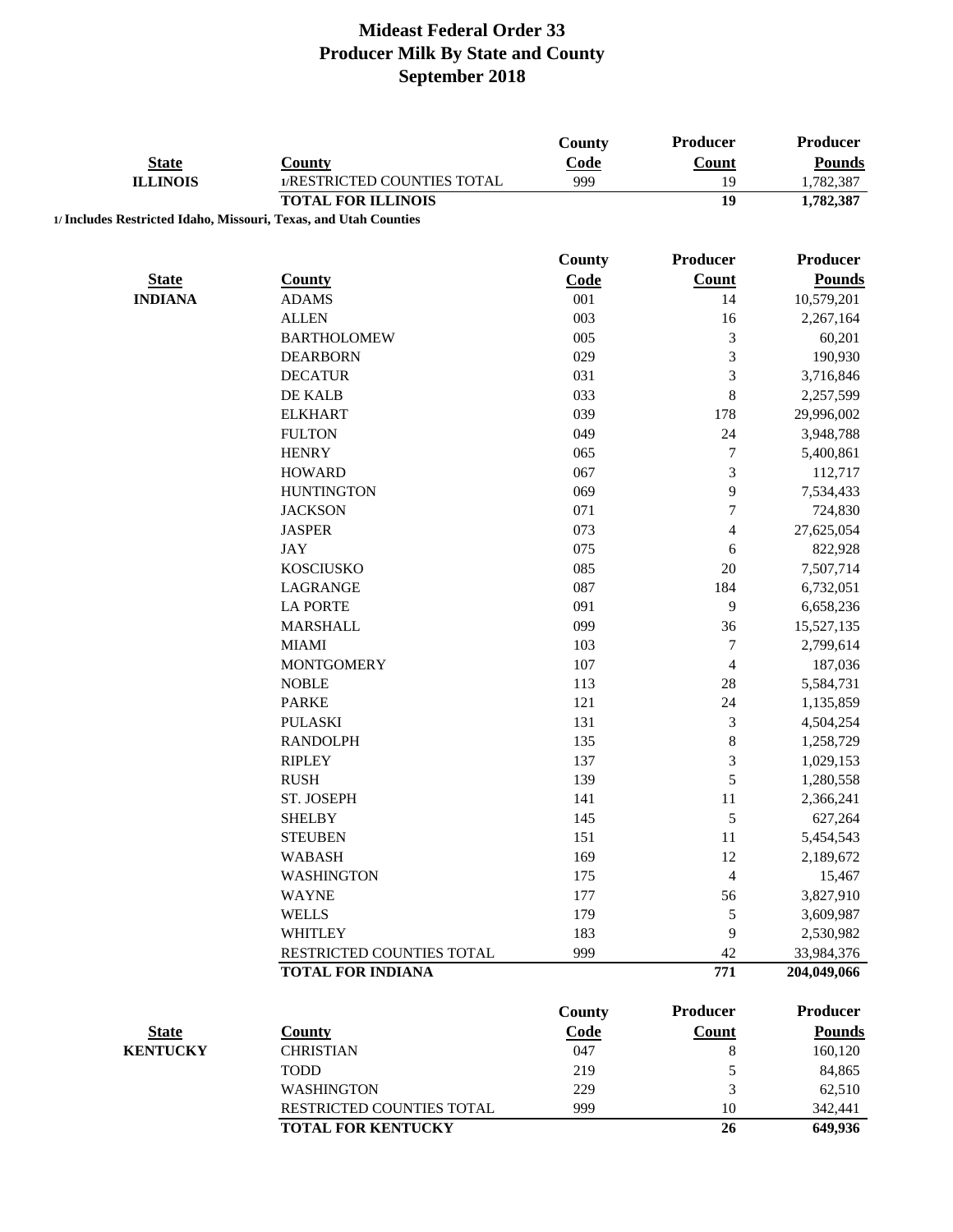| <b>State</b><br><b>MARYLAND</b> |                           | County<br>Code | Producer<br>Count<br>40  | <b>Producer</b><br><b>Pounds</b> |
|---------------------------------|---------------------------|----------------|--------------------------|----------------------------------|
|                                 | <b>County</b>             |                |                          |                                  |
|                                 | <b>GARRETT</b>            | 023            |                          | 2,860,397                        |
|                                 | <b>TOTAL FOR MARYLAND</b> |                | 40                       | 2,860,397                        |
|                                 |                           | County         | Producer                 | Producer                         |
| <b>State</b>                    | <b>County</b>             | Code           | Count                    | <b>Pounds</b>                    |
| <b>MICHIGAN</b>                 | <b>ALCONA</b>             | 001            | 3                        | 360,403                          |
|                                 | <b>ALGER</b>              | 003            | $\overline{\mathcal{L}}$ | 219,148                          |
|                                 | <b>ALLEGAN</b>            | 005            | 50                       | 26,260,350                       |
|                                 | <b>ALPENA</b>             | 007            | 24                       | 2,151,168                        |
|                                 | <b>ARENAC</b>             | 011            | 20                       | 9,076,263                        |
|                                 | <b>BARRY</b>              | 015            | 22                       | 29,005,549                       |
|                                 | <b>BAY</b>                | 017            | 5                        | 1,795,085                        |
|                                 | <b>BERRIEN</b>            | 021            | $\overline{7}$           | 4,169,743                        |
|                                 | <b>BRANCH</b>             | 023            | 15                       | 4,857,090                        |
|                                 | <b>CALHOUN</b>            | 025            | 19                       | 12,716,585                       |
|                                 | CASS                      | 027            | $\overline{\mathcal{L}}$ | 478,326                          |
|                                 | <b>CHARLEVOIX</b>         | 029            | 4                        | 834,917                          |
|                                 | <b>CHEBOYGAN</b>          | 031            | 3                        | 425,567                          |
|                                 | <b>CHIPPEWA</b>           | 033            | 6                        | 482,654                          |
|                                 | <b>CLARE</b>              | 035            | 18                       | 3,950,317                        |
|                                 | <b>CLINTON</b>            | 037            | 44                       | 68,184,235                       |
|                                 | <b>DELTA</b>              | 041            | 3                        | 300,026                          |
|                                 | <b>EATON</b>              | 045            | 20                       | 1,974,473                        |
|                                 | <b>EMMET</b>              | 047            | 3                        | 438,372                          |
|                                 | <b>GENESEE</b>            | 049            | 5                        | 824,746                          |
|                                 | <b>GLADWIN</b>            | 051            | 6                        | 1,991,199                        |
|                                 | <b>GRATIOT</b>            | 057            | 32                       | 71,552,762                       |
|                                 | <b>HILLSDALE</b>          | 059            | 22                       | 9,882,974                        |
|                                 | <b>HURON</b>              | 063            | 57                       | 82,187,679                       |
|                                 | <b>INGHAM</b>             | 065            | $20\,$                   | 8,401,205                        |
|                                 | <b>IONIA</b>              | 067            | 35                       | 28,825,788                       |
|                                 | <b>IOSCO</b>              | 069            | 12                       | 4,729,230                        |
|                                 | <b>ISABELLA</b>           | 073            | 34                       | 13,400,484                       |
|                                 | <b>JACKSON</b>            | 075            | 15                       | 5,947,367                        |
|                                 | <b>KALAMAZOO</b>          | 077            | $\sqrt{ }$               | 14,320,245                       |
|                                 | <b>KENT</b>               | 081            | $27\,$                   | 14,928,860                       |
|                                 | <b>LAPEER</b>             | 087            | 24                       | 3,037,891                        |
|                                 | <b>LENAWEE</b>            | 091            | 24                       | 37,553,941                       |
|                                 | <b>LIVINGSTON</b>         | 093            | 10                       | 4,455,119                        |
|                                 | <b>MACOMB</b>             | 099            | 4                        | 180,372                          |
|                                 | <b>MARQUETTE</b>          | 103            | 3                        | 164,152                          |
|                                 | <b>MASON</b>              | 105            | 14                       | 1,771,708                        |
|                                 | <b>MECOSTA</b>            | 107            | 17                       | 3,777,277                        |
|                                 | <b>MENOMINEE</b>          | 109            | 12                       | 1,021,359                        |
|                                 | <b>MISSAUKEE</b>          | 113            | 38                       | 39,272,948                       |
|                                 | <b>MONTCALM</b>           | 117            | 47                       | 16,741,046                       |
|                                 | <b>MONTMORENCY</b>        | 119            | 4                        | 441,117                          |
|                                 | <b>MUSKEGON</b>           | 121            | 13                       | 13,724,296                       |
|                                 | NEWAYGO                   | 123            | 40                       | 8,911,187                        |
|                                 | <b>OCEANA</b>             | 127            | 6                        | 134,214                          |
|                                 | <b>OGEMAW</b>             | 129            | 33                       | 12,852,746                       |
|                                 | <b>OSCEOLA</b>            | 133            | 32                       | 12,817,160                       |
|                                 |                           |                |                          |                                  |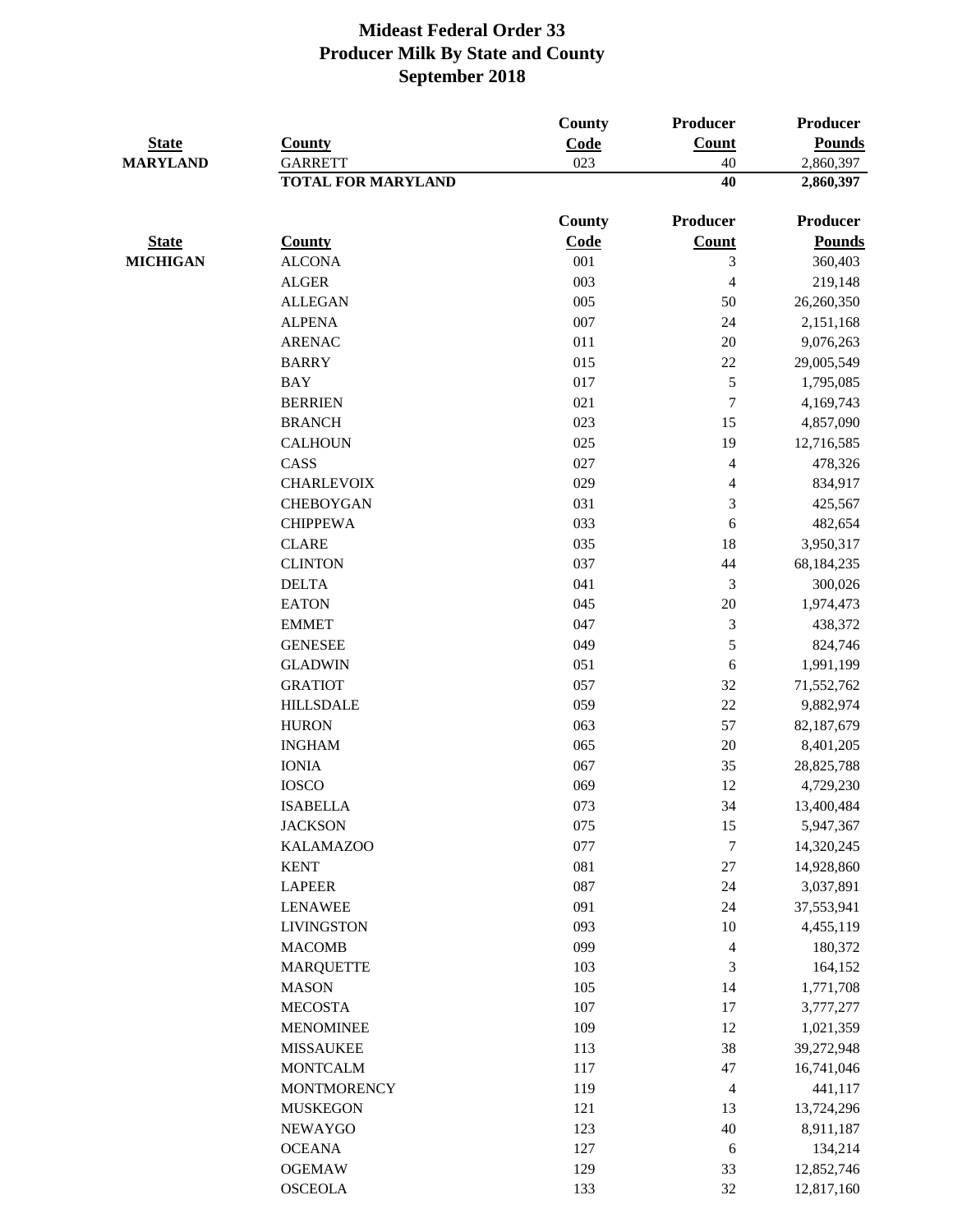|                             |                                                        | County             |                 | Producer                |
|-----------------------------|--------------------------------------------------------|--------------------|-----------------|-------------------------|
| <b>State</b>                | <b>County</b>                                          | Code               | Count           | <b>Pounds</b>           |
| <b>MICHIGAN</b>             | <b>OSCODA</b>                                          | 135                | 10              | 338,298                 |
|                             | <b>OTTAWA</b>                                          | 139                | 51              | 48,540,841              |
|                             | PRESQUE ISLE                                           | 141                | 5               | 156,105                 |
|                             | <b>SAGINAW</b>                                         | 145                | 15              | 5,411,112               |
|                             | <b>ST. CLAIR</b>                                       | 147                | 11              | 1,937,475               |
|                             | ST. JOSEPH                                             | 149                | 21              | 8,770,442               |
|                             | <b>SANILAC</b>                                         | 151                | 78              | 56,658,264              |
|                             | <b>SHIAWASSEE</b>                                      | 155                | 15              | 4,692,139               |
|                             | <b>TUSCOLA</b>                                         | 157                | 34              | 29,377,282              |
|                             | VAN BUREN                                              | 159                | 10              | 10,352,586              |
|                             | WASHTENAW                                              | 161                | 14              | 3,045,186               |
|                             | <b>WEXFORD</b>                                         | 165                | 11              | 611,620                 |
|                             | RESTRICTED COUNTIES TOTAL                              | 999                | 18              | 4,067,950               |
|                             | <b>TOTAL FOR MICHIGAN</b>                              |                    | 1,160           | 755,488,643             |
| <b>State</b>                | <b>County</b>                                          | Code               | Count           | <b>Pounds</b>           |
| <b>NEW YORK</b>             | <b>CATTARAUGUS</b>                                     | 009                | 46              | 17,628,546              |
|                             | <b>CHAUTAUQUA</b>                                      | 013                | 100             | 24,786,710              |
|                             | <b>CHEMUNG</b>                                         | 015                | 3               | 893,005                 |
|                             | <b>ERIE</b>                                            | 029                | 9               | 2,755,494               |
|                             | <b>GENESEE</b>                                         | 037                | 3               | 5,118,789               |
|                             | <b>LIVINGSTON</b>                                      | 051                | 3               | 2,445,227               |
|                             | <b>STEUBEN</b>                                         | 101                | $\tau$          | 827,544                 |
|                             | <b>WYOMING</b>                                         | 121                | 10              | 24,308,559              |
|                             | RESTRICTED COUNTIES TOTAL<br><b>TOTAL FOR NEW YORK</b> | 999                | $\,8\,$<br>189  | 5,118,652<br>83,882,526 |
|                             |                                                        |                    | <b>Producer</b> | <b>Producer</b>         |
|                             |                                                        |                    | <b>Count</b>    | <b>Pounds</b>           |
| <b>State</b><br><b>OHIO</b> | <b>County</b><br><b>ADAMS</b>                          | <b>Code</b><br>001 | 10              | 725,973                 |
|                             | <b>ALLEN</b>                                           | 003                | $\overline{4}$  |                         |
|                             | <b>ASHLAND</b>                                         | 005                |                 | 561,835                 |
|                             | <b>ASHTABULA</b>                                       | 007                | 43<br>23        | 13,817,258              |
|                             | <b>AUGLAIZE</b>                                        | 011                | 32              | 6,074,103<br>4,765,051  |
|                             | <b>BELMONT</b>                                         | 013                | 9               | 843,122                 |
|                             |                                                        | 015                | 5               |                         |
|                             | <b>BROWN</b><br>CARROLL                                | 019                | 24              | 228,849<br>1,813,805    |
|                             | <b>CHAMPAIGN</b>                                       | 021                | $\,8\,$         | 941,362                 |
|                             |                                                        | 029                |                 |                         |
|                             | <b>COLUMBIANA</b><br><b>COSHOCTON</b>                  | 031                | 67<br>22        | 12,025,070              |
|                             | <b>CRAWFORD</b>                                        | 033                |                 | 2,180,903               |
|                             |                                                        | 037                | 8<br>28         | 2,715,402<br>6,625,851  |
|                             | <b>DARKE</b><br><b>DEFIANCE</b>                        | 039                | 7               | 6,761,691               |
|                             | <b>DELAWARE</b>                                        | 041                | $\overline{4}$  | 281,328                 |
|                             | <b>FAIRFIELD</b>                                       | 045                | 9               | 489,017                 |
|                             | <b>FULTON</b>                                          | 051                | 10              | 4,825,130               |
|                             | <b>GEAUGA</b>                                          | 055                | 48              | 3,989,234               |
|                             | <b>GREENE</b>                                          | 057                | $\mathfrak{Z}$  | 1,149,224               |
|                             | <b>GUERNSEY</b>                                        | 059                | 3               | 112,081                 |
|                             | <b>HANCOCK</b>                                         | 063                | 3               | 774,326                 |
|                             | <b>HARDIN</b>                                          | 065                | 9               | 9,572,161               |
|                             | <b>HARRISON</b>                                        | 067                | 5               | 396,118                 |
|                             | <b>HENRY</b>                                           | 069                | $\overline{4}$  | 3,834,653               |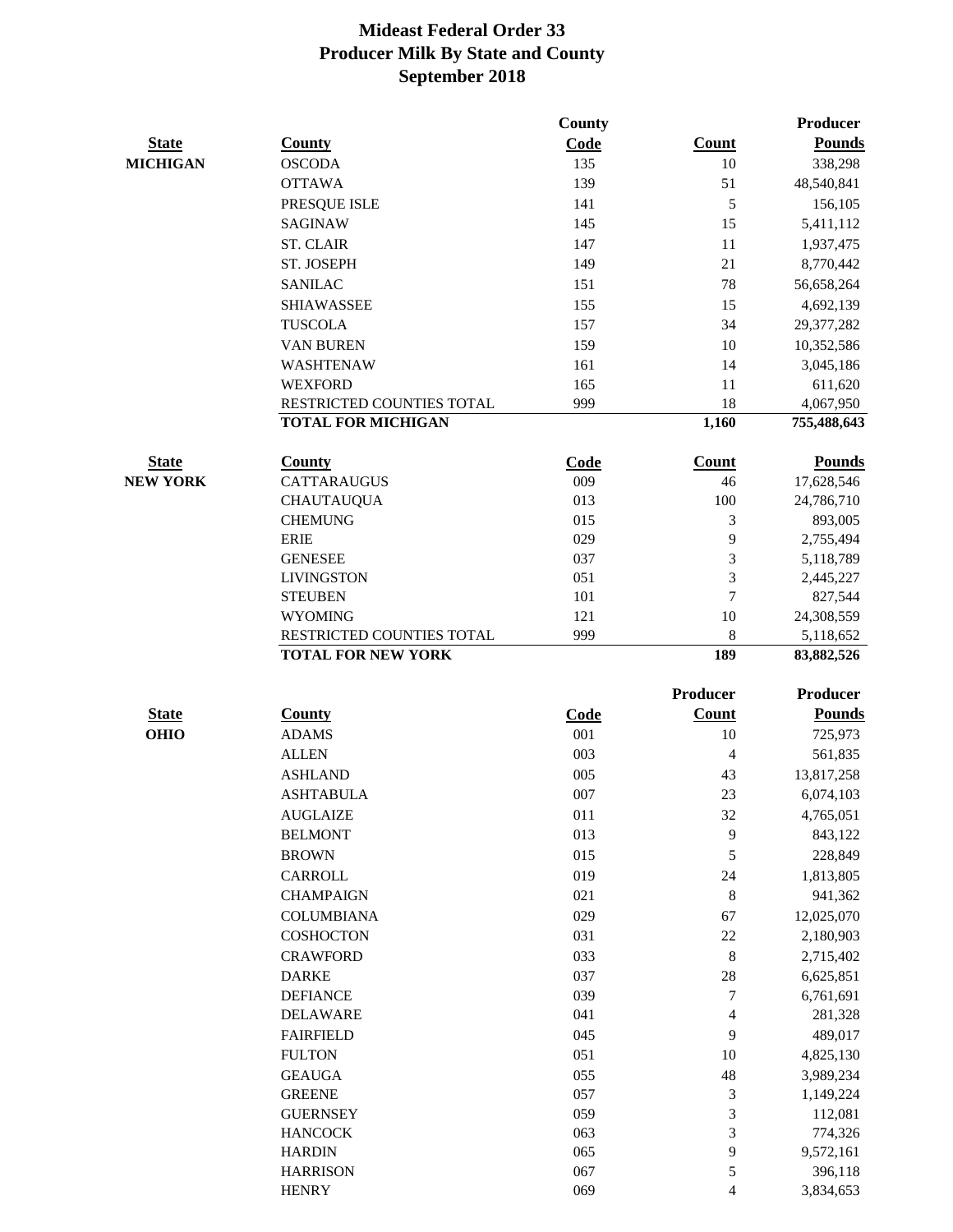|              |                           |               |                  | Producer        |
|--------------|---------------------------|---------------|------------------|-----------------|
| <b>State</b> | <b>County</b>             | Code          | Count            | <b>Pounds</b>   |
| <b>OHIO</b>  | <b>HIGHLAND</b>           | 071           | 18               | 854,933         |
|              | <b>HOLMES</b>             | 075           | 141              | 10,620,670      |
|              | <b>HURON</b>              | 077           | 40               | 5,887,565       |
|              | <b>JACKSON</b>            | 079           | 4                | 58,561          |
|              | <b>JEFFERSON</b>          | 081           | 6                | 573,608         |
|              | <b>KNOX</b>               | 083           | 20               | 7,958,674       |
|              | <b>LICKING</b>            | 089           | 10               | 7,875,949       |
|              | <b>LOGAN</b>              | 091           | 26               | 3,329,640       |
|              | <b>LORAIN</b>             | 093           | 13               | 1,828,770       |
|              | <b>MADISON</b>            | 097           | $\sqrt{6}$       | 12,448,467      |
|              | <b>MAHONING</b>           | 099           | $23\,$           | 7,437,405       |
|              | <b>MARION</b>             | 101           | 3                | 6,065,573       |
|              | <b>MEDINA</b>             | 103           | 18               | 2,448,753       |
|              | <b>MEIGS</b>              | 105           | 5                | 327,636         |
|              | <b>MERCER</b>             | 107           | 83               | 24,813,218      |
|              | <b>MIAMI</b>              | 109           | $\tau$           | 691,524         |
|              | <b>MONROE</b>             | 111           | $\tau$           | 572,408         |
|              | <b>MORGAN</b>             | 115           | $\boldsymbol{7}$ | 1,387,673       |
|              | <b>MORROW</b>             | 117           | $\tau$           | 2,507,161       |
|              | <b>MUSKINGUM</b>          | 119           | $11\,$           | 1,030,029       |
|              | <b>PAULDING</b>           | 125           | 6                | 18,306,447      |
|              | <b>PICKAWAY</b>           | 129           | 4                | 2,512,089       |
|              | <b>PIKE</b>               | 131           | 3                | 53,016          |
|              | <b>PORTAGE</b>            | 133           | 9                | 2,600,986       |
|              | <b>PREBLE</b>             | 135           | 9                | 993,340         |
|              | <b>PUTNAM</b>             | 137           | 9                | 2,311,114       |
|              | <b>RICHLAND</b>           | 139           | 99               | 10,580,443      |
|              | <b>ROSS</b>               | 141           | $\mathfrak{Z}$   | 114,424         |
|              | <b>SANDUSKY</b>           | 143           | $\,$ 8 $\,$      | 604,029         |
|              | <b>SHELBY</b>             | 149           | 35               | 5,313,792       |
|              | <b>STARK</b>              | 151           | 60               | 11,360,531      |
|              | <b>TRUMBULL</b>           | 155           | 21               | 3,387,535       |
|              | TUSCAWARAS                | 157           | 129              | 9,749,572       |
|              | <b>UNION</b>              | 159           | 8                | 846,775         |
|              | VAN WERT                  | 161           | 6                | 7,099,568       |
|              | <b>WASHINGTON</b>         | 167           | 17               | 2,260,005       |
|              | <b>WAYNE</b>              | 169           | 204              | 47,539,661      |
|              | <b>WOOD</b>               | 173           | 4                | 1,423,041       |
|              | <b>WYANDOT</b>            | 175           | 5                | 597,343         |
|              | RESTRICTED COUNTIES TOTAL | 999           | 30               | 20,989,614      |
|              | <b>TOTAL FOR OHIO</b>     |               | 1,512            | 332,865,089     |
|              |                           | <b>County</b> | <b>Producer</b>  | <b>Producer</b> |
| <b>State</b> | <b>County</b>             | Code          | <b>Count</b>     | <b>Pounds</b>   |
| PENNSYLVANIA | <b>ARMSTRONG</b>          | 005           | 21               | 2,662,294       |
|              | <b>BEAVER</b>             | 007           | 19               | 1,038,061       |

| <b>ARMSTRONG</b>  | 005 | 21 | 2,662,294 |
|-------------------|-----|----|-----------|
| <b>BEAVER</b>     | 007 | 19 | 1,038,061 |
| <b>BLAIR</b>      | 013 | 8  | 891,856   |
| <b>BRADFORD</b>   | 015 | 6  | 989,769   |
| <b>BUTLER</b>     | 019 | 25 | 3,226,671 |
| <b>CAMBRIA</b>    | 021 | 10 | 1,647,822 |
| <b>CENTRE</b>     | 027 | 8  | 329,072   |
| <b>CLARION</b>    | 031 | 20 | 2,412,874 |
| <b>CLEARFIELD</b> | 033 | 8  | 799.786   |